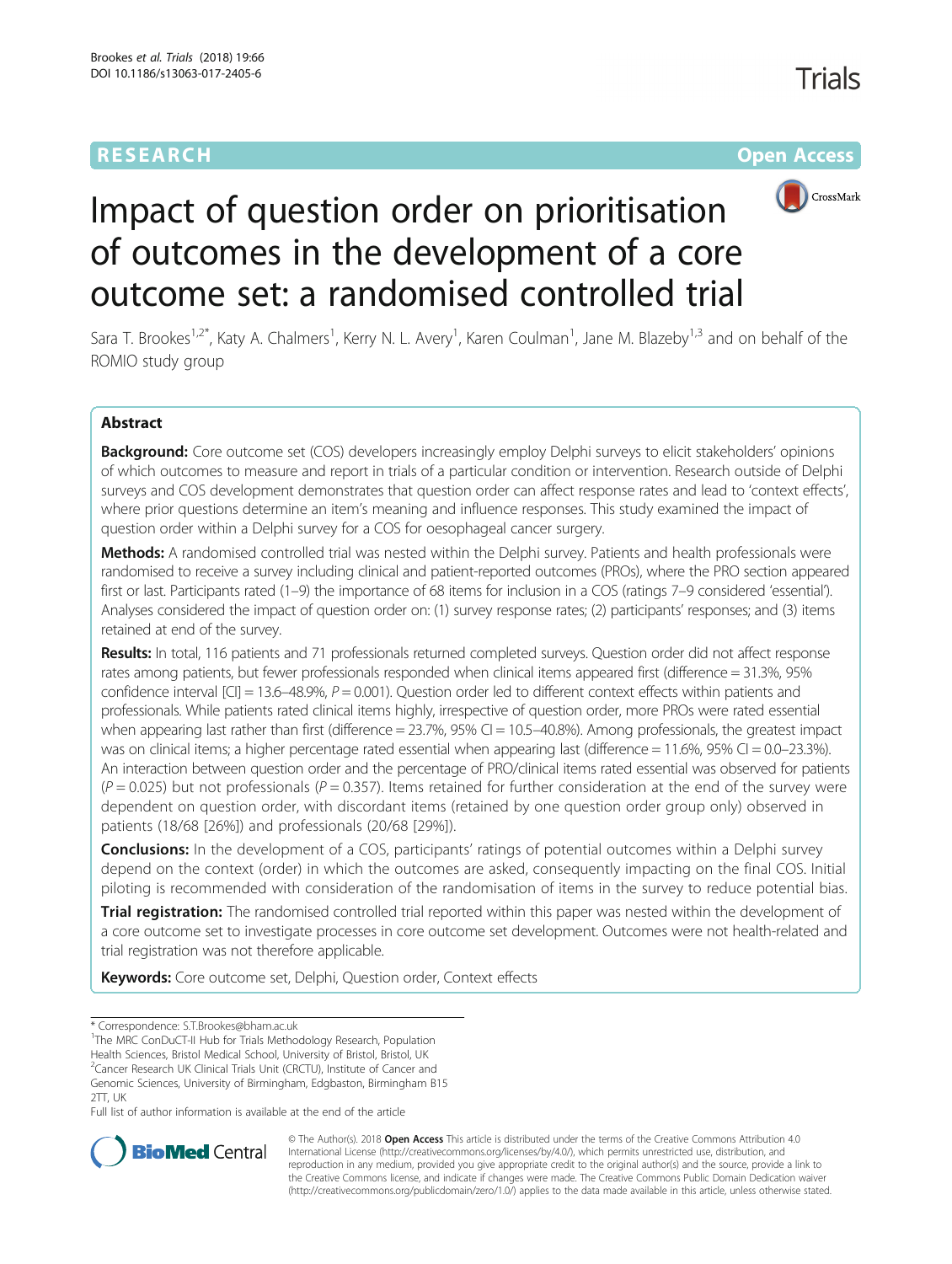## Background

Core outcome sets (COS) are recommended for use in clinical effectiveness trials to reduce heterogeneity of reported outcomes and aid data synthesis across similar trials, enhancing evidence-based medicine and reducing research waste [[1](#page-9-0)–[4](#page-9-0)]. A COS is an agreed minimum set of outcomes to be measured and reported in all trials of a particular condition or intervention [[4\]](#page-9-0). Their development requires consensus methodology to establish outcomes considered most essential to patients and health professionals. One increasingly used approach is a Delphi survey [\[5](#page-9-0)–[7](#page-9-0)], where participants are required to anonymously rate the importance of a long list of potential outcomes in sequential (postal or electronic) surveys or 'rounds' [\[8](#page-9-0)]. Feedback from each round is presented in the subsequent round such that participants can consider the opinions of others before re-rating items. The results of the Delphi inform any further consensus methods (such as a consensus meeting [[9](#page-9-0)–[11](#page-9-0)]) and the final COS. Guidelines exist for the Delphi process, within the context of a COS [\[4](#page-9-0), [5, 12](#page-9-0)] and more widely elsewhere [[13](#page-10-0)–[17\]](#page-10-0), with emphases on selection of stakeholders, number of rounds, presentation of feedback and criteria for consensus. Far less focus has been awarded to the actual design of the Delphi survey itself, which has been criticised as often being poorly formulated [\[17](#page-10-0), [18](#page-10-0)].

One issue that may be important within Delphi surveys is the ordering of questions and the potential for question order to impact on both overall survey response rate and individual responses to questions. Within Social and Health Sciences, there are numerous publications relating to the design of questionnaires or surveys and question order is frequently discussed [[19](#page-10-0)– [21\]](#page-10-0). The choice of initial items may influence a respondent's willingness or motivation to complete a survey since early items may shape a respondent's understanding of what the survey is about [[19\]](#page-10-0). Previous literature, including randomised studies, has demonstrated mixed effects in terms of overall survey response rate [[22](#page-10-0)–[24](#page-10-0)]. In terms of actual responses to questions, when items are not asked in isolation it is likely (at least for some individuals) that responses to earlier questions will be used as a comparative standard by which to respond; consequently, the order of questions (or the 'context' in which questions are asked) may influence responses [[21, 25](#page-10-0)]. This phenomenon is often referred to as a 'context effect' [\[19, 20](#page-10-0), [25\]](#page-10-0). Indeed, such effects have been observed in numerous randomised and non-randomised studies [\[19](#page-10-0)–[21, 25](#page-10-0)–[29](#page-10-0)]. While focus has commonly been on the ordering of general and specific questions (with the recommendation that the general question should precede the specific, since the specific are more likely to influence the general than vice versa) [[20, 26, 28](#page-10-0)–[31](#page-10-0)], effects have also been observed with the ordering of two or more similarly specific items [\[21](#page-10-0), [25\]](#page-10-0). In order to explore question order effects, Moore [[25\]](#page-10-0) suggests a comparison of responses to two questions in the noncomparative context (when question asked first) and the comparative context (when question asked after another one). When responses to the two questions become more similar in the comparative than the noncomparative context we observe what is termed a consistency effect [\[21](#page-10-0), [25\]](#page-10-0), where respondents attempt to be consistent with their earlier responses. When responses become more different in the comparative context we observe a contrast effect [\[21](#page-10-0), [25](#page-10-0)], respondents emphasising differences between items rather than the similarities.

In the context of Delphi surveys, we are only aware of one publication warning of such context effects [\[16](#page-10-0)]. Delphi surveys, constructed for COS development, generally include attitudinal questions, asking respondents to rate the importance of a succession of specific outcomes that may be valued differently. In such a setting it seems plausible that question order and context effects may lead to a significant bias [\[16](#page-10-0)], which is likely to influence the resulting COS.

This study explored the impact of question order within a Delphi survey used in the development of a COS for oesophageal cancer surgery. The following hypotheses were considered:

- 1. The ordering of items impacts on Delphi survey response rates;
- 2. The ordering of items effects participants' responses (context effects); and the effect differs among patients and health professionals;
- 3. The ordering of items influences the items retained at the end of the first Delphi round.

## Methods

This methodological work employed a parallel randomised controlled trial, nested within a Delphi survey. The Delphi survey aimed to prioritise a 'long list' of outcomes to inform a COS (finalised at a subsequent consensus meeting) for clinical effectiveness trials of oesophageal cancer surgery. The development of the COS has been described in detail elsewhere [[32\]](#page-10-0). An exhaustive 'long list' of outcomes was identified from a literature review, clinical audit and patient interviews [[33](#page-10-0)–[36](#page-10-0)]. Overlapping outcomes were merged and categorised into health domains and included as individual items in the survey. Items consisted of 38 patientreported outcomes (PROs) and 30 clinical outcomes. Patients and health professionals were asked to rate the importance of each item for inclusion in a COS, from 1 (not essential) to 9 (absolutely essential). Two versions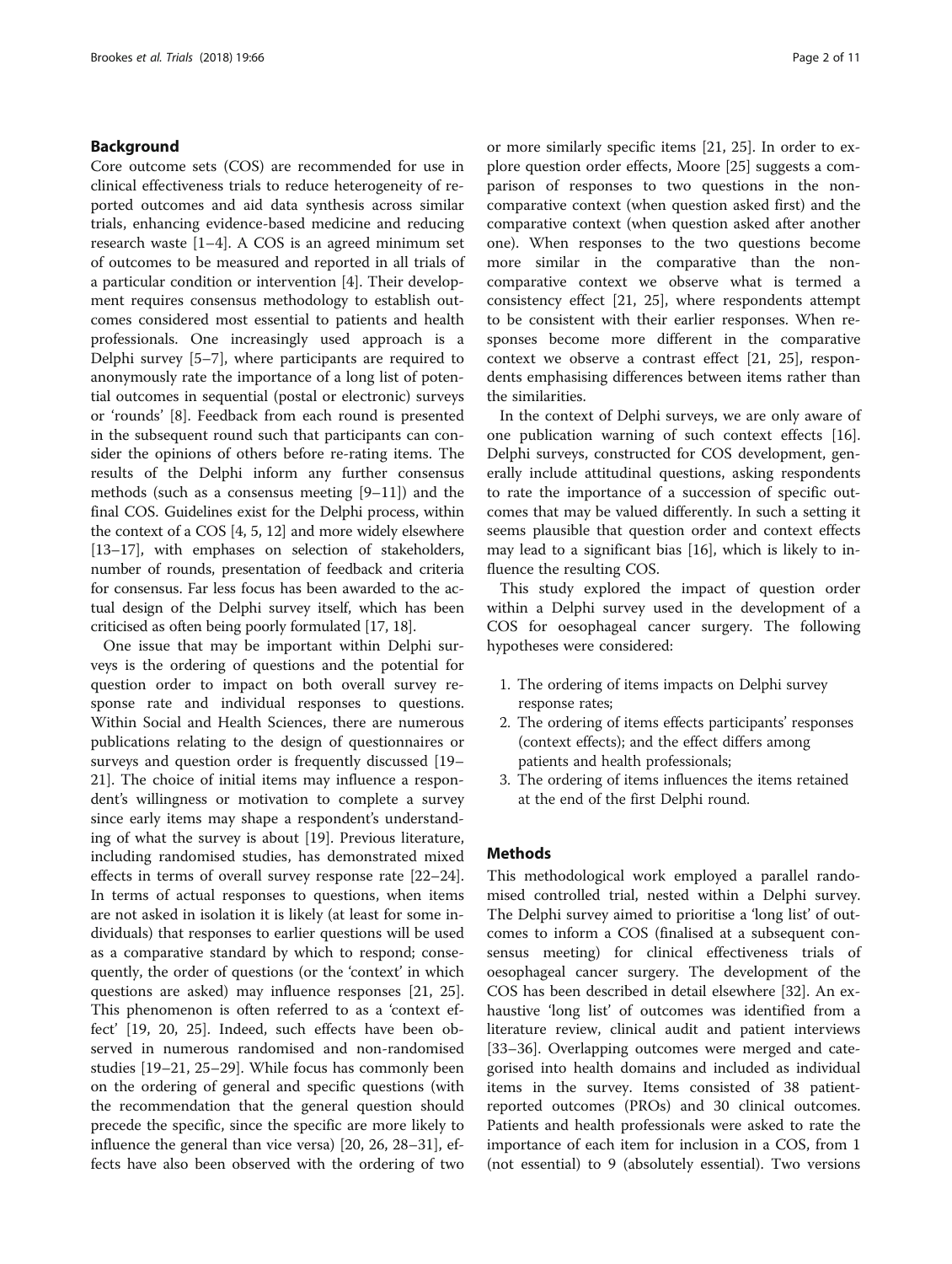of the survey were created. In version 1, PROs were presented first and the clinical outcomes last (termed 'PRO first'), and in version 2, the clinical outcomes were presented first and the PROs last ('PRO last'). For both versions, the items within the PRO and clinical sections were presented in identical order. PROs were grouped under a single heading of 'quality of life after discharge from hospital'; clinical outcomes were grouped into headed sections of 'benefits of oesophageal cancer surgery', 'in-hospital events' and 'events after hospital discharge'. In both versions items were written in lay terms with medical terms in brackets.

While the Delphi process consisted of two survey rounds (round 2 including feedback for each item retained from round 1), this study focused on the impact of question order on round 1 responses. This enabled the impact of question order to be explored in isolation, rather than being compounded by any effect of dropping items or presenting feedback from the previous round.

## Stakeholder groups

Patients who had undergone oesophagectomy were identified from one of two UK hospital trusts (University Hospitals Bristol NHS Foundation Trust and Plymouth Hospitals NHS Trust). After establishing patients' status, living patients were posted an invitation letter and information leaflet and asked to return a consent form indicating willingness to participate in the study. Consenting patients were then sent a postal survey with a pre-paid return envelope. Health professionals from relevant disciplines and clinical backgrounds (oesophagogastric surgeons and clinical nurse specialists) were identified from the membership of the Association of Upper Gastro Intestinal Surgeons of Great Britain and Ireland [\[32](#page-10-0)]. These professionals were notified by email about the study and sent a survey through the post with a pre-paid return envelope. Reminders were sent via post or email (for patients and professionals, respectively) to non-responders.

## Randomisation

Participants were randomised, using a computergenerated schedule, to receive version 1 (PRO first) or version 2 (PRO last) in a 1:1 ratio. The schedule was generated separately for patients and professionals due to the different approaches to recruitment. For patients, who were recruited dynamically, block randomisation was stratified by centre. Once a consent form was received and logged on the database, the patient received the next allocation. All identified health professionals were randomised before they were notified of the study. In this instance, professionals were assigned an identification number and then simple randomisation was used to determine which received PRO first surveys and

which received PRO last. This allocation schedule was used (within a mail-merge) to automatically generate the allocated survey for each participant.

## Statistical analyses

## Sample size

This nested study was opportunistic in nature, with the sample size determined by the numbers of patients and professionals participating in the Delphi process. Statistical hypothesis testing is, therefore, largely exploratory.

The following analyses were employed to address the study hypotheses. All statistical analyses were performed in Stata version 14 [[37\]](#page-10-0).

1. Impact on Delphi survey response rates Response rates were calculated for each version of the survey (PRO first or PRO last) and for each stakeholder group (patients and health professionals), with the total number of surveys sent out to each sub-group (version and stakeholder group) as the denominator. The proportion responding was compared between randomisation groups, separately for patients and health professionals, with a Chi-square test or Fisher's exact test as appropriate. The difference in proportions, 95% confidence interval  $(Cl)$  and  $P$  value are reported. Demographic data were not available for non-responders hence we were unable to explore potential causal factors for nonresponse other than randomisation group.

2. Effect on participants' responses (context effects) among patients and health professionals The percentage of PROs rated essential (scored 7–9) [\[4\]](#page-9-0) and the percentage of clinical items rated essential (7–9) was calculated for each participant. Distributional checks were carried out. Considering patients and professionals separately, two-by-two tables were generated presenting the mean (or median if data skewed) percentage of PRO and clinical items rated essential in the non-comparative context, when each was presented first in the survey, and in the comparative context, when each was presented last (and could therefore be rated in comparison to those items presented first). The difference between PROs and clinical items was calculated for both the non-comparative and comparative context (with 95% CI). The difference between appearing first and last in the survey was also calculated for both PROs and clinical items (with 95% CI). Visual examination of these tables provided insights into potential context effects [\[25](#page-10-0)]. While individual statistical tests could be carried out to ascertain if each of these four differences are 'significantly' different from zero, a more appropriate approach (and one which reduces the number of statistical tests) is to formally test for an interaction between the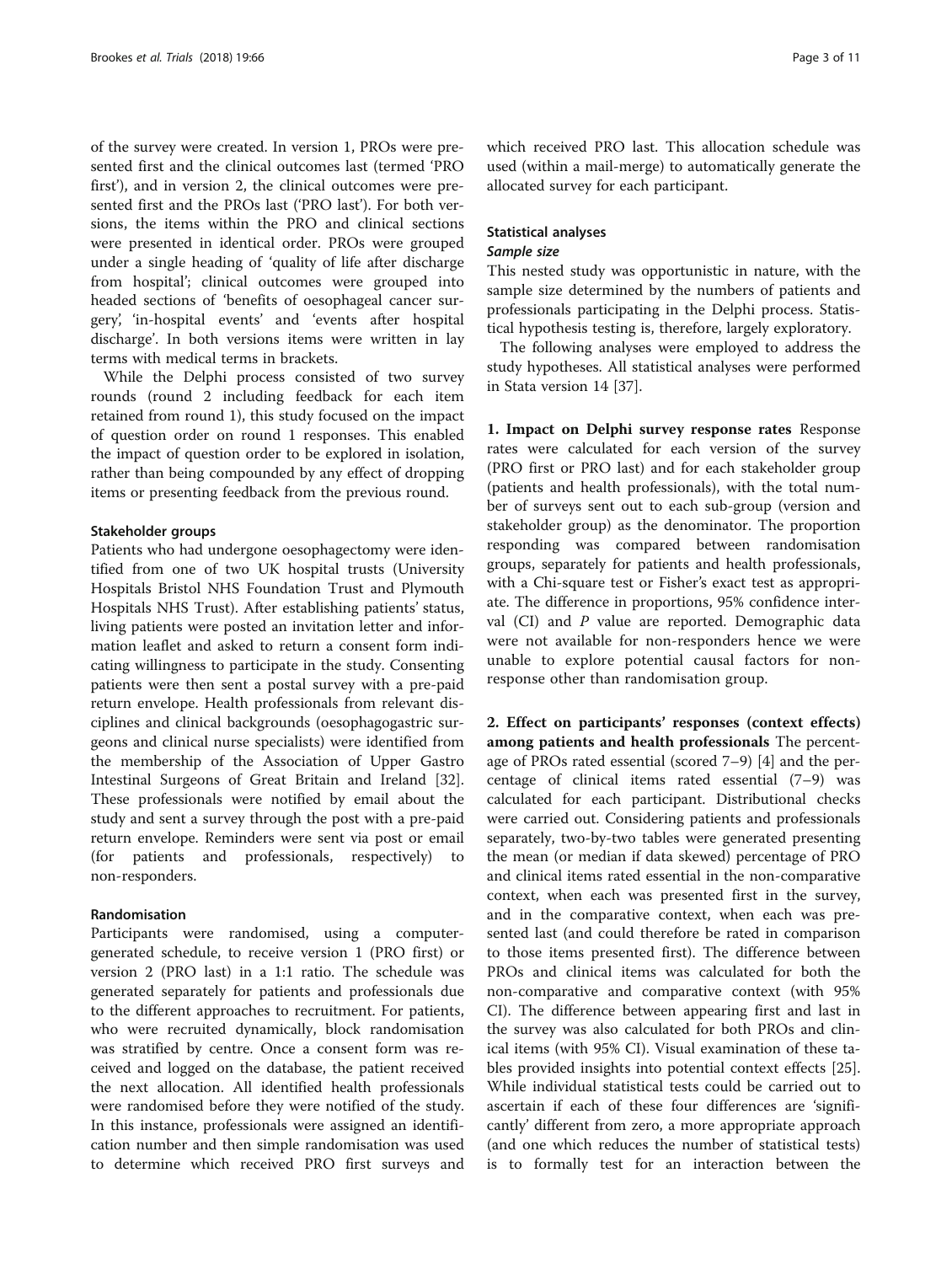percentage of PROs/clinical items rated essential and question order. An appropriate analytical approach is afforded by the equivalence of the design of this study to that of a simple AB vs BA crossover trial [\[38](#page-10-0)].

In the analysis of a simple crossover trial, investigators often consider the potential of a treatment-period interaction, that is, where the effectiveness of treatment A compared to B is dependent on the order that treatments are received? Within the current study, a 'treatment-period' or PRO/clinical-position interaction is present if respondents rate PRO/clinical items differently if they come first or if they follow the other item type. To explore this, the average percentage of PROs and clinical items rated essential were calculated for each participant and the difference in means (or medians if data are skewed) compared between the randomisation groups [\[38](#page-10-0)]. In the absence of an interaction participants' average percentage of items rated essential would be the same regardless of question order. The resulting distribution was examined by stakeholder and randomisation group. Unpaired t-tests or Mann–Whitney tests were then employed as appropriate (and 95% CI calculated), comparing randomisation groups. Analyses were carried out separately for patients and health professionals.

Analyses were repeated considering the median ratings given to PROs and clinical outcomes (rather than the percentage rated essential) and the consistency of results examined. In additional post-hoc analyses surgeons and clinical nurse specialists were considered separately.

3. Influence on the items retained at the end of the Delphi round 1 In the development of the COS, at the end of round 1 items were retained for round 2 if

they were rated 7–9 by 70% or more of respondents and 1–3 by < 15% [\[32](#page-10-0)]. These criteria were considered separately for the two stakeholder groups and items retained if they met the criteria for patients and/or professionals. For the purposes of this paper, these criteria were additionally applied within each randomisation group separately. Two-by-two contingency tables categorised the number of items retained by: (1) both the PRO first and PRO last group; (2) the PRO first group only; (3) the PRO last group only; and (4) neither group. The percentage of discordant items, retained by one randomisation group but not the other, was calculated.

## Results

The round 1 survey contained 68 items (38 PROs and 30 clinical items). In total, 200 patients were invited to participate in the Delphi survey, of whom 130 (65%) provided consent and were allocated to and sent either a PRO first or PRO last survey. Ninety-six health professionals were identified and randomised and the allocated survey sent for completion (Fig. 1).

1. Impact on Delphi survey response rates A higher overall rate of questionnaire return, ignoring randomisation group, was observed within patients (89.2%) as compared to health professionals (74.0%). This is likely a consequence of the questionnaire only being sent to patients who had already provided consent. Response rates among patients were high; 59 (91%) and 57 (88%) within the PRO first and PRO last groups, respectively, demonstrating no difference between the question order

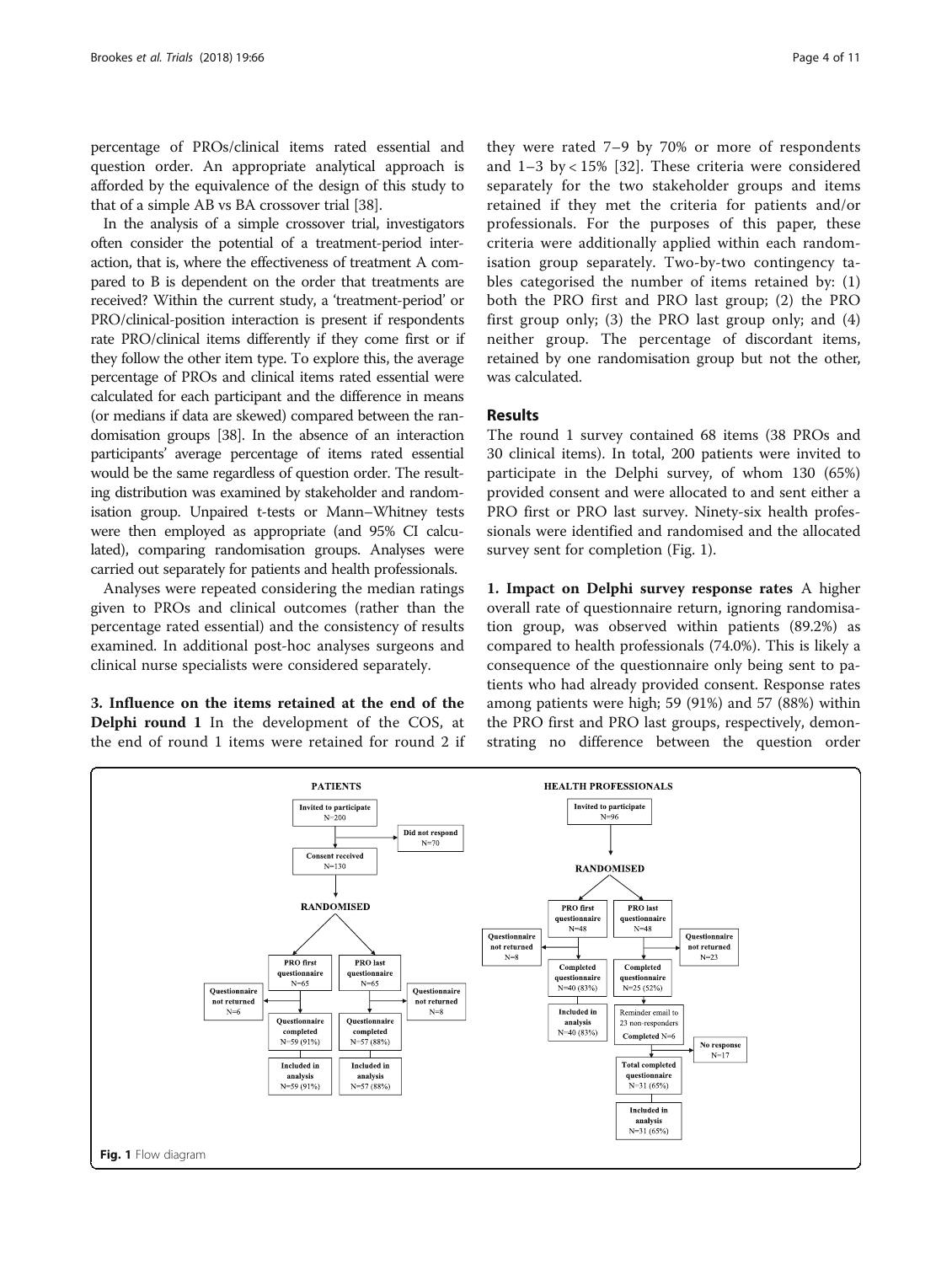<span id="page-4-0"></span>randomisation groups (difference =  $3.1\%$ ,  $95\%$  CI =  $-7.6-$ 13.7%,  $P = 0.572$ ). Among health professionals, however, a difference was observed between question order groups. Within the PRO first group, 40 (83%) surveys were completed compared to only 23 (52%) among the PRO last group (difference =  $31.3\%$ ,  $95\%$  CI =  $13.6-$ 48.9%,  $P = 0.001$ ). Due to study constraints, reminders were only sent to the professionals allocated to PRO last group given the very poor response rate. Even after a reminder, the response rate in this group remained significantly lower (31 [65%]) than in the PRO first group (difference = 18.8%, 95% CI = 1.6–35.9%,  $P = 0.036$ ).

## Baseline comparison of randomisation groups

Table 1 presents baseline characteristics of those responding to the round 1 survey. The question order groups are largely similar except for a lower percentage of male patients and a higher percentage of younger professionals responding to the PRO last survey.

2. Effect on participants' responses (context effects) among patients and health professionals The percentage of PROs rated essential (scored 7–9) and the percentage of clinical items rated essential was calculated for each participant. In order to explore potential context effects (such as consistency and contrast), PRO and clinical ratings were considered in both a noncomparative and comparative context and among patients and professionals separately. Distributions were heavily negatively skewed; since appropriate transformations would significantly hinder interpretation, median and IQRs are reported.

## **Patients**

Table 2 summarises (as median and IQR) the percentage of PROs and clinical items rated essential by patients when presented first (non-comparative) and last (comparative) [[25\]](#page-10-0). Patients rated clinical items very highly, irrespective of question order (96.7% rated essential in both the PRO first and PRO last groups). However, far more PROs were rated essential when they appeared after clinical items than when they appeared first (difference =  $23.7\%$ ,  $95\%$  CI =  $10.5-40.8\%$ ). When asked about PROs first, patients on average rated 66% of PROs as

|               | <b>Table 1</b> Baseline demographics of participants completing |  |  |
|---------------|-----------------------------------------------------------------|--|--|
| questionnaire |                                                                 |  |  |

| Stakeholder group                              | PRO first      | PRO last       |
|------------------------------------------------|----------------|----------------|
| Patients                                       | $n = 59$       | $n = 57$       |
| Male, n (%)                                    | 52 (88.1)      | 42 (73.7)      |
| Age, mean (SD) <sup>a</sup>                    | 66.7 (7.2)     | 66.3 (8.9)     |
| Education, n (%) <sup>b</sup>                  |                |                |
| None, GCSE                                     | 28 (50.0)      | 30(54.5)       |
| A level, further education                     | 17(30.3)       | 17 (30.9)      |
| Other <sup>c</sup>                             | 11 (19.6)      | 8(14.5)        |
| Employment, n (%)                              |                |                |
| Working full-time                              | 8(13.6)        | 10(17.5)       |
| Retired                                        | 40 (67.8)      | 36 (63.2)      |
| Other                                          | 11(18.6)       | 11(19.3)       |
| Years since surgery, median (IQR) <sup>d</sup> | $1.3(0.7-2.3)$ | $1.4(0.6-2.3)$ |
| Hospital stay < 2 weeks, n $(\%)^e$            | 35 (60.3)      | 37 (67.3)      |
| Health professionals                           | $n = 40$       | $n = 31$       |
| Male, n (%)                                    | 29 (72.5)      | 23 (74.2)      |
| Age, n (%) (years)                             |                |                |
| $\leq 40$                                      | 3(7.5)         | 7(22.6)        |
| $41 - 50$                                      | 18 (45.0)      | 14(45.2)       |
| $51 - 60$                                      | 18 (45.0)      | 6(19.4)        |
| $>60$                                          | 1(2.5)         | 4(12.9)        |
| Job title, n (%)                               |                |                |
| Consultant surgeon                             | 30 (75.0)      | 22 (71.0)      |
| Surgical registrar                             | 1(2.5)         | 1(3.2)         |
| Clinical specialist nurse                      | 9(22.5)        | 8(25.8)        |
|                                                |                |                |

<sup>a</sup>Age missing for one 'PRO first' patient<br>**PEducation missing for three 'PRO first'** 

<sup>b</sup>Education missing for three 'PRO first' patients and two 'PRO last' patients Majority of 'other' are vocational qualifications with insufficient detail for classification

<sup>d</sup>Years since surgery missing for three 'PRO first' patients and three 'PRO

last' patients<br><sup>e</sup>Hospital stay missing for one 'PRO first' patient and two 'PRO last' patients

essential; when the other half of the patients were asked about clinical outcomes first, they rated on average 97% of clinical outcomes essential. Hence, in a non-comparative context, participants rate on average 31% more clinical items than PROs as essential. However, in the comparative context, the difference (in favour of clinical

|  | Table 2 Patients: percentage of items rated essential within the non-comparative and comparative context (a consistency effect) |  |
|--|---------------------------------------------------------------------------------------------------------------------------------|--|
|  |                                                                                                                                 |  |

| Context of rating                                              | Percentage of items rated essential by a participant, median (IQR) | Difference in medians |                                                |
|----------------------------------------------------------------|--------------------------------------------------------------------|-----------------------|------------------------------------------------|
|                                                                | PROs (38 items)                                                    | Clinical (30 items)   | (clinical minus PROs)<br>$(95\% \text{ Cl})^d$ |
| Appearing first (non-comparative)                              | 65.8 (47.4-89.5)                                                   | $96.7(73.3 - 100.0)$  | 30.9 (11.8–39.2)                               |
| Appearing last (comparative)                                   | 89.5 (60.5-97.4)                                                   | $96.7(63.3 - 100.0)$  | $7.2$ ( $-1.4-13.2$ )                          |
| Difference in medians (last minus first) (95% CI) <sup>a</sup> | 23.7 (10.5-40.8)                                                   | $0.0(0.0-20.0)$       | $-23.7$                                        |

Number of patients: PRO first  $n = 59$ ; PRO last  $n = 57$ 

a Bias-corrected bootstrap 95% CI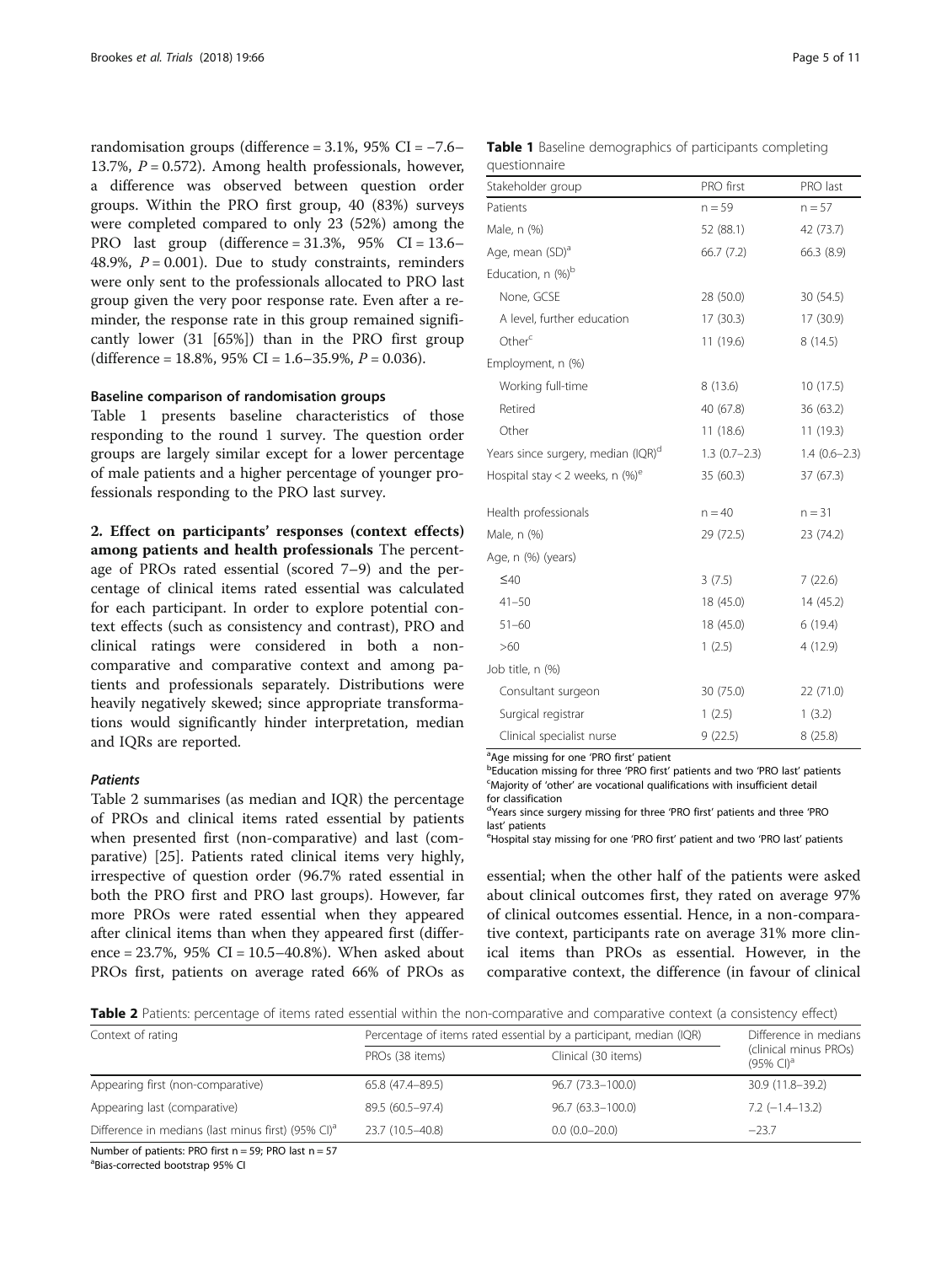items) is reduced to just 7%. This demonstrates a consistency effect – the difference between PROs and clinical outcomes becomes smaller in the comparative context. This effect can perhaps more clearly be seen when considered graphically in Fig. 2.

The average percentage of PRO and clinical items rated essential by each participant was calculated (to test for a PRO/clinical-position interaction). The resulting distribution was heavily negatively skewed and parametric tests comparing the randomisation groups demonstrated that assumptions for such a test were violated. Non-parametric tests were therefore performed and evidence of a PRO/clinical-position interaction effect observed (Mann–Whitney  $P = 0.0250$ ) (Table [4\)](#page-7-0).

### Health professionals

Health professionals rated a higher percentage of both PROs and clinical items as essential when they appeared last in the survey (Table [3](#page-6-0)), with the greatest impact seen for clinical items (11.6% more items rated essential when they appeared last,  $95\%$  CI = 0.0–23.3%). In the noncomparative context (PRO/clinical items presented first), professionals on average rated 57% PROs as essential compared to 67% clinical outcomes – a 10% difference. In the comparative context (PRO/clinical items presented last) the percentage of essential PROs increased marginally to 61% and clinical outcomes increased to 78%, resulting in a greater difference between the two types of items of 17%. In this instance, we have a contrast effect because the difference increases in the comparative context. Again, this contrast effect can be seen more clearly in Fig. [3.](#page-6-0) However, there was less evidence of a PRO/clinical-position interaction in this instance (Mann–Whitney  $P = 0.3567$ , Table [4\)](#page-7-0), the observed effects likely to be due to chance.

Given the opposite context effects observed, analysis ignoring stakeholder group has not been presented here.



In brief, such analysis produced consistent results to those seen for patients, a likely consequence of the larger sample size in this participant group. Within this study, 76% of health professionals were surgeons and only 24% specialist nurses (Table [1](#page-4-0)). Post-hoc analyses considered potential context effects separately for nurses and surgeons. Unlike surgeons and patients, nurses rated PROs as more essential than clinical items. In the noncomparative context, 20% more PROs on average were rated essential than clinical items, compared to only 5% more in the comparative context – demonstrating a consistency effect within nurses (Additional file [1:](#page-8-0) Table S1). The number of participants was, however, small within this group. Additional file [2](#page-8-0): Table S2 presents the results for surgeons only; unsurprisingly, patterns were similar to those for all professionals combined.

Analyses considering the median ratings given to PROs and clinical outcomes (rather than the percentage rated essential) demonstrated the same effects as those reported above.

3. Influence on the items retained at the end of the Delphi round 1 Applying pre-specified criteria for retaining items at the end of round 1, discordant items were observed where an item was retained by one question order group and not the other (Table [5](#page-7-0)). The degree of discrepancy was dependent on item type (PRO or clinical) and stakeholder group. The greatest discrepancy within patients was in terms of PROs (42% discordant items) and within professionals it was in terms of clinical items (37% discordant items). If items were retained when the pre-specified criteria were met by patients and/or professionals (criteria used for the overall development of the oesophageal surgery COS [[32](#page-10-0)]), there remained 24% (16/68) discordant items between the question order groups (Table [5\)](#page-7-0). Hence, question order impacts on the items retained for round 2.

In the development of the oesophageal surgery COS (within which this methodological work is nested), the investigators combined the randomisation groups at the end of round 1 to determine which items to retain for all participants [\[32](#page-10-0)]. In round 2 (in which participants received a survey with questions in the same order as their round 1 survey), question order effects were again considered and similar patterns observed as in round 1.

## **Discussion**

This methodological work examined the impact of question order within the first round of a Delphi survey to inform a COS for oesophageal cancer resection surgery. Question order did not impact on response rates within patients; however, fewer health professionals responded to the survey when clinical items appeared first and PRO items last. While participants consistently rated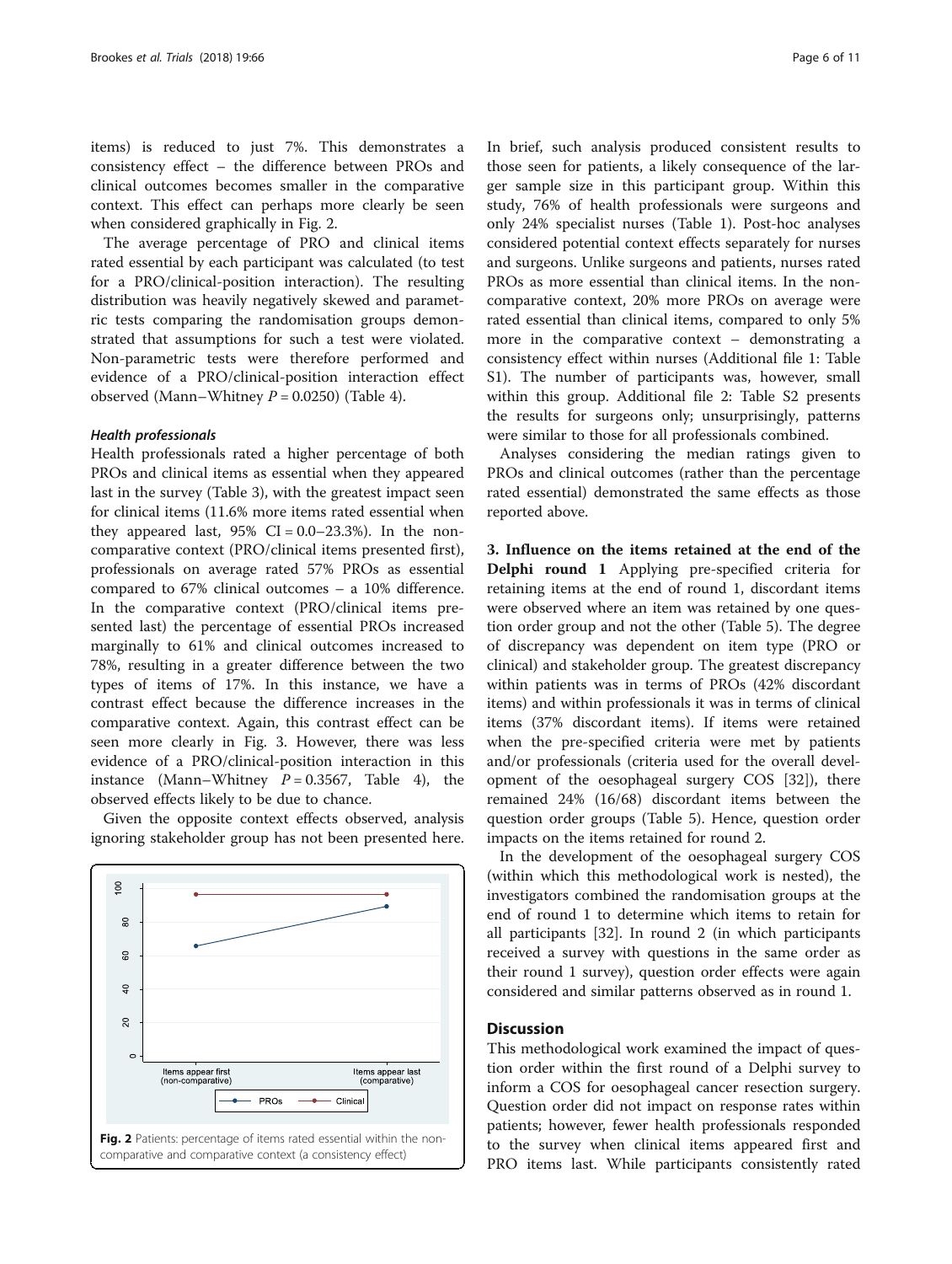| Context of rating                                              | Percentage of items rated essential by a participant, median (IQR) | Difference in medians |                                                |  |
|----------------------------------------------------------------|--------------------------------------------------------------------|-----------------------|------------------------------------------------|--|
|                                                                | PROs (38 items)                                                    | Clinical (30 items)   | (clinical minus PROs)<br>$(95\% \text{ Cl})^d$ |  |
| Appearing first (non-comparative)                              | $56.6(42.1 - 85.5)$                                                | $66.7(60.0-83.3)$     | $10.1 (-7.7 - 22.1)$                           |  |
| Appearing last (comparative)                                   | $60.5(26.3-89.5)$                                                  | 78.3 (66.7-86.7)      | $17.8$ ( $-7.5 - 43.2$ )                       |  |
| Difference in medians (last minus first) (95% CI) <sup>a</sup> | $3.9$ (-23.7-31.6)                                                 | $11.6(0.0-23.3)$      | $+7.7$                                         |  |

<span id="page-6-0"></span>Table 3 Health professionals: percentage of items rated essential within the non-comparative and comparative context (a contrast effect)

Number of professionals: PRO first n = 40; PRO last n = 31

<sup>a</sup>Bias-corrected bootstrap 95% CI

clinical items more essential than PROs (irrespective of question order or stakeholder group), context effects (where prior questions affect responses to later questions) were observed among both stakeholder groups, though the direction of these effects differed. Patients inflated the importance of PROs when rating them last in the survey, being more consistent with their earlier judgments regarding clinical items (consistency effect), whereas professionals inflated the importance of clinical items when they appeared last, emphasising their greater importance compared to PROs previously rated (contrast effect). Moreover, this study observed that question-order impacted on items retained at the end of round 1 (based on pre-specified criteria), which will ultimately influence the final COS and, therefore, is of utmost importance. Given these findings, we would strongly recommend that potential question order effects are considered when designing and implementing a Delphi survey for the development of a COS.

The results of this study agree with previous literature within survey research (including both non-randomised and randomised studies) and extend it to Delphi surveys and COS development. The majority of research into question order effects has dealt with behavioural or factual items that are verifiable. In Delphi surveys for COS development participants are asked attitudinal questions, being required to rate how important they feel different



outcomes are relative to each other. In this situation, it is implicit that participants consider items in comparison to previous items; hence, context effects are perhaps more likely than in other settings [\[16](#page-10-0), [39\]](#page-10-0).

Items presented at the beginning of a survey may motivate or demotivate an individual to respond [[19\]](#page-10-0). In this study, health professionals appear to have been less motivated to respond if clinical items appeared first. One may hypothesise that if PROs appear first, a professional might feel strongly compelled to express their opinion that these are not the most important items, whereas if clinical items (such as survival) appear first that same professional might feel less driven (or less need) to respond. Within this study, opposite context effects were seen within patients and professionals. This agrees with Birckart [[40\]](#page-10-0) who argues that consistency effects (what he terms 'carryover') are more likely when respondents feel they are moderately knowledgeable (such as patients), whereas contrast effects ('backfire') are more likely when respondents are highly knowledgeable (such as health professionals in the relevant field).

Recent research has demonstrated that different types of health professionals value different outcomes and that each group should be adequately represented [[41, 42](#page-10-0)]. Within this study, 76% of health professionals were surgeons (consultant and registrar) and only 24% specialist nurses. Additional post-hoc analyses demonstrated that surgeons and nurses prioritised different outcomes. Moreover, question order resulted in different context effects within these two groups of health professionals. While the number of nurses in this analysis was small, given the observed differences we would support recent recommendations that different health professionals should be considered as separate panels during the Delphi process [\[42](#page-10-0)].

In the current study, some degree of imbalance was observed between the randomisation groups in terms of the gender of patients and the age of health professionals. This may be due to chance or it may (at least partially) be due to certain individuals being more or less likely to respond to the different versions of the survey (PRO first and PRO last). For example, women may be more likely (or men less likely) and younger professionals more likely (or older professionals less likely) to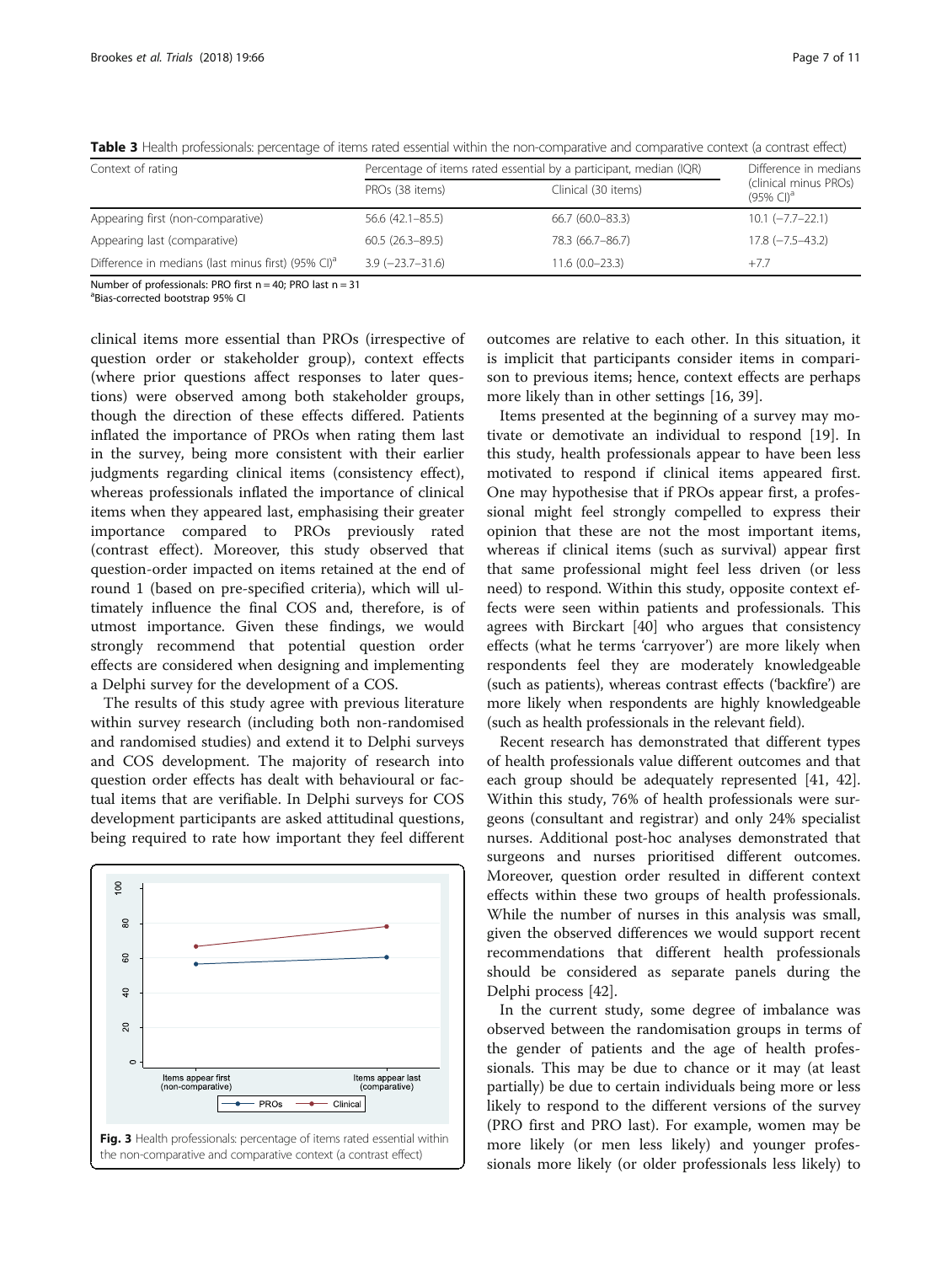|                      | Average <sup>a</sup> percentage of PROs and clinical items rated essential, median (IQR) | Difference in medians | $P$ value <sup>c</sup>   |       |
|----------------------|------------------------------------------------------------------------------------------|-----------------------|--------------------------|-------|
|                      | PRO first                                                                                | PRO last              | $(95\%$ CI) <sup>b</sup> |       |
| Patients             | 80.9 (59.7 to 93.4)                                                                      | 92.1 (61.4 to 98.7)   | 11.2 ( $-2.5$ to 19.7)   | 0.025 |
| Health professionals | 68.2 (58.3 to 81.6)                                                                      | 70.0 (42.3 to 82.0)   | $1.8$ (-14.8 to 13.3)    | 0.357 |

#### <span id="page-7-0"></span>Table 4 Item type-position interaction effects

<sup>a</sup>Average calculated for each participant as ([% essential PROs] + [% essential clinical])/2

**<sup>b</sup>Bias-corrected bootstrap 95% CIs** 

<sup>c</sup>P values derived from Mann-Whitney tests

respond when clinical items are first (PRO last). Previous authors have suggested that the magnitude of order effects may depend on participant demographics [\[26](#page-10-0)]; however, few studies have provided empirical evidence. McFarland found no evidence of question order effect varying with sex or education [[29\]](#page-10-0), but a later study observed order effects among less-educated respondents only [[30, 40\]](#page-10-0). We are not aware of any studies that have specifically considered age. Further exploration within this current study examined male and female patients and younger and older professionals separately (Additional files [3, 4](#page-8-0), [5](#page-8-0) and [6](#page-8-0): Tables S3-S6). Patterns were largely consistent, with perhaps a greater consistency effect within women than men and a greater contrast effect within younger rather than older professionals; however, numbers of participants were small within individual groups.

Patients and health professionals were the only stakeholder groups included in this study and it is possible that different question order effects may occur in other groups such as methodologists or regulators. However, patients and health professionals are considered the most essential stakeholders to include in the development of a COS [\[5](#page-9-0)] and are likely to make up a large majority, if not all, of the Delphi participants. This study included participants only from the UK and within a single disease setting; it is important, therefore, to repeat this study in other countries and settings. In addition, not all Delphi surveys drop items (deemed less essential) at the end of each round, instead retaining all items until the end of the final round. However, in such a scenario it is highly likely that if context effects are present, due

to the design of the survey, they will impact on responses in all rounds and the subsequent final COS.

This is the first study we are aware of investigating question order within a Delphi for COS development and, while exploratory in nature, it provides the best evidence at present, that such effects should be considered in this setting. Initial piloting of the Delphi survey may be valuable in identifying potential question order effects and we would recommend that this is always done. Cognitive interviews, such as 'Think Aloud' [[43\]](#page-10-0), carried out while individuals complete the survey with different orderings of items, may help identify if and how responses are influenced by earlier items. Previous survey research offers potential recommendations to reduce potential question-order effects. Question-order effects are assumed to arise because items similar in content influence one another [[26\]](#page-10-0); this has led to the suggestion that such items could be separated with 'buffer' questions [[27, 39, 44](#page-10-0)]. One potential within a Delphi survey for a COS, such as that described in this current paper, might be to alternate clinical and PRO items. However, this may interrupt the flow of the survey, making it less coherent [[26](#page-10-0)], and guidelines suggest that items within the same theme should be grouped together [\[21](#page-10-0)]. Future research should explore this approach further.

An alternative approach for COS development is to randomise participants to receive surveys with different question orders and then combine the responses across the different surveys. Indeed, within the field of survey research this approach was recommended as long as 40 years ago [\[45](#page-10-0)] and has been reiterated since [[16, 19, 20](#page-10-0), [28\]](#page-10-0). The

| Table 5 Number of items retained at end of round 1 by patients and health professionals |  |  |  |  |  |
|-----------------------------------------------------------------------------------------|--|--|--|--|--|
|-----------------------------------------------------------------------------------------|--|--|--|--|--|

| Stakeholder group    | Participants (n) |          | Outcome    | Items retained at end of round $1^a$ , n $\left(\% \right)$ |                               |                              |                              | Discordant |
|----------------------|------------------|----------|------------|-------------------------------------------------------------|-------------------------------|------------------------------|------------------------------|------------|
|                      | PRO first        | PRO last | type       | Retained by<br>both groups                                  | Retained by<br>PRO first only | Retained by<br>PRO last only | Retained by<br>neither group | items (%)  |
| Patients             | 59               | 57       | <b>PRO</b> | 14/38                                                       | 0/38                          | 16/38                        | 8/38                         | 42.1       |
|                      |                  |          | Clinical   | 28/30                                                       | 2/30                          | 0/30                         | 0/30                         | 13.3       |
| Health professionals | 40               | 31       | PRO        | 5/38                                                        | 7/38                          | 2/38                         | 24/38                        | 23.7       |
|                      |                  |          | Clinical   | 12/30                                                       | 10/30                         | 1/30                         | 7/30                         | 36.7       |
| All <sup>b</sup>     | 99               | 88       | PRO        | 17/38                                                       | 1/38                          | 13/38                        | 7/38                         | 36.8       |
|                      |                  |          | Clinical   | 28/30                                                       | 2/30                          | 0/30                         | 0/30                         | 6.7        |

<sup>a</sup>ltems were retained by each stakeholder group if they were scored 7–9 by 70% or more and 1–3 by < 15% by a state of the state of the state of the state of the state of the state of the state of the state of the state o

 $P$ For 'all' participants, items were retained if scored 7–9 by 70% or more and 1–3 by < 15% within either stakeholder group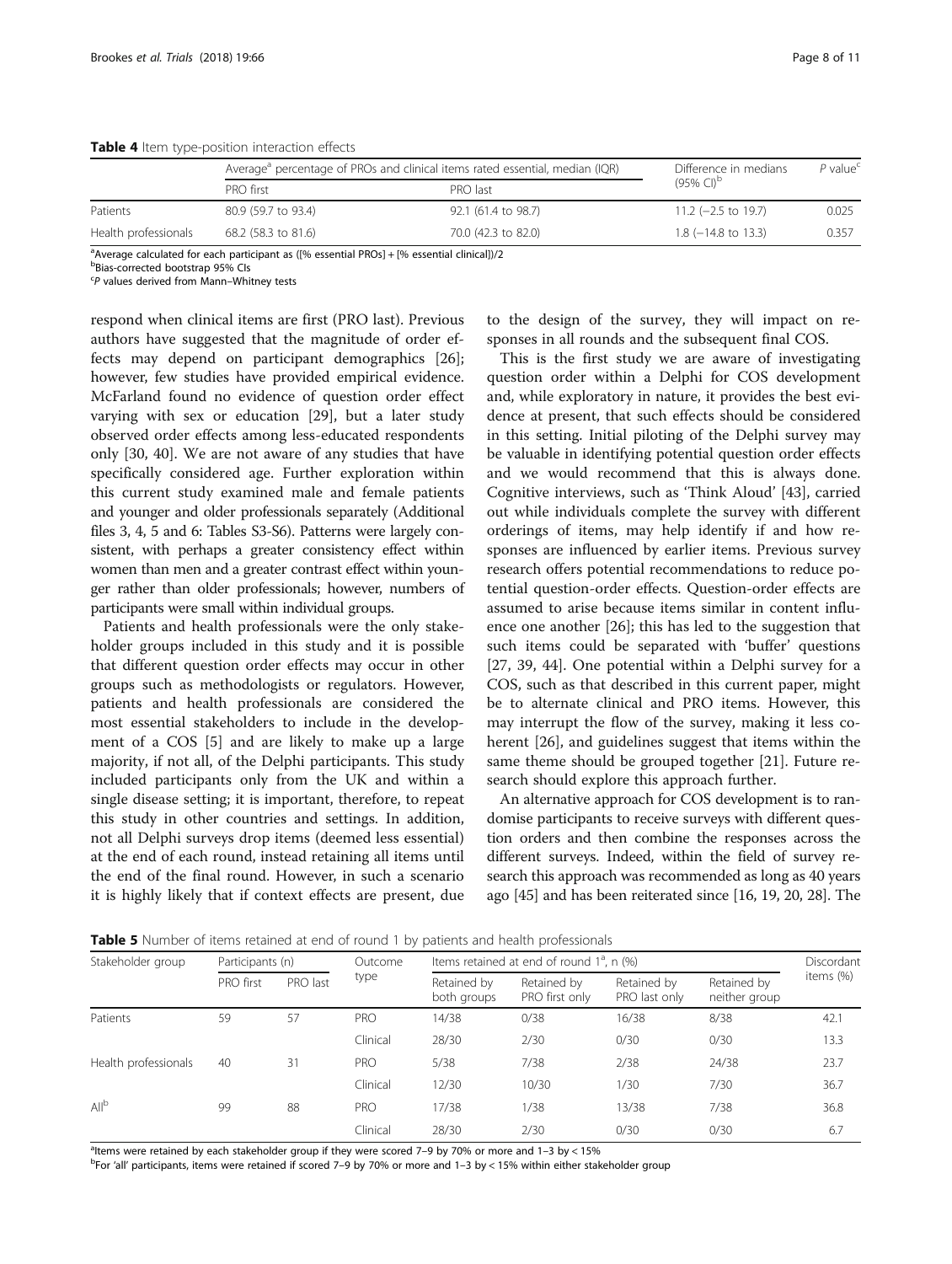<span id="page-8-0"></span>idea here is that when the data are combined across all randomised participants (as in the development of the oesophageal COS) question-order effects will be 'cancelled out' or at least diminished. This current paper has only considered the ordering of two 'blocks' of items (PRO and clinical), which produces only two different randomised versions. We have not considered potential order effects within those 'blocks' which may also exist. Again, initial piloting with cognitive interviews may help identify the extent of randomisation required. While it would be plausible to randomise items within 'blocks', it may be more logistically challenging, although this is likely to be easier for an electronic Delphi survey than a postal one. This should be explored further.

Within the context of crossover trials, when strong period-treatment interactions are observed, one recommendation is to use data from the first period only from each of the randomisation groups [\[38\]](#page-10-0). This has also been recommended within survey research, where question order has been randomised, in the belief that responses to questions asked in the non-comparative context are a better representation of an individual's true feelings [[29](#page-10-0)]. However, in the context of prioritising potential outcomes for a COS, it could be argued that an outcome cannot be rated without consideration of other outcomes and so the comparative context may be more appropriate.

While context effects were observed in this exploratory study, further work is needed to replicate and confirm our findings within the development of other core sets. It is, however, plausible that question order may, to some extent, have impacted on previously developed COSs which have employed Delphi surveys. A crucial part of the development of a COS is its subsequent periodic review in order to validate the COS and ensure outcomes are still important [\[4\]](#page-9-0). For COSs initially developed without consideration of question order, such a review would afford the opportunity to consider such potential effects. This research does not invalidate previously developed COSs but offers a potential enhancement to the review and updating of COSs and the development of future COSs.

In addition to initial piloting of the Delphi survey, in the absence of further research we would recommend that question order within a Delphi survey is randomised, at least in terms of the presentation of clinical and patient-reported outcomes, and that the responses are then combined across randomisation groups to inform the final COS.

Finally, while this study has considered the use of a Delphi survey to inform a COS, question order is also likely to have an impact in other forms of consensus methodology such as the Nominal Group Technique or less-structured consensus meetings. While these approaches do not generally incorporate a formal questionnaire, items for discussion are still presented to participants in some order. Without running multiple meetings, it is difficult to envisage how randomisation could be utilised in this scenario. The Delphi method enables randomisation of question order and impact of question order to be examined empirically afterwards.

## Conclusions

Core outcome set (COS) developers are increasingly employing Delphi surveys to elicit stakeholders' opinions as to the most essential outcomes to measure and report in trials of a particular condition or intervention. There is currently little guidance as to the optimal structure of such surveys. This paper demonstrates that participants' ratings of potential outcomes within a Delphi survey depend on the order in which the outcomes are presented. Initial piloting of such surveys is recommended with consideration of the randomisation of items in the Delphi survey.

## Additional files

[Additional file 1: Table S1.](dx.doi.org/10.1186/s13063-017-2405-6) Nurses: percentage of items rated essential within the non-comparative and comparative context (a consistency effect). (DOCX 13 kb)

[Additional file 2: Table S2.](dx.doi.org/10.1186/s13063-017-2405-6) Surgeons: percentage of items rated essential within the non-comparative and comparative context (a contrast effect). (DOCX 13 kb)

[Additional file 3: Table S3.](dx.doi.org/10.1186/s13063-017-2405-6) Male patients: percentage of items rated essential within the non-comparative and comparative context (a consistency effect). (DOCX 12 kb)

[Additional file 4: Table S4.](dx.doi.org/10.1186/s13063-017-2405-6) Female patients: percentage of items rated essential within the non-comparative and comparative context (a consistency effect). (DOCX 12 kb)

[Additional file 5: Table S5.](dx.doi.org/10.1186/s13063-017-2405-6) Health professionals (aged ≤ 50 years): percentage of items rated essential within the non-comparative and comparative context (a contrast effect). (DOCX 12 kb)

[Additional file 6: Table S6.](dx.doi.org/10.1186/s13063-017-2405-6) Health professionals (aged > 50 years): percentage of items rated essential within the non-comparative and comparative context (a contrast effect). (DOCX 12 kb)

#### Abbreviations

CI: Confidence interval; COS: Core outcome set; GI: Gastrointestinal; IQR: Interquartile range; PRO: Patient-reported outcome; REC: Research ethics committee

#### Acknowledgements

The authors are grateful to all the patients and health professionals who gave up their time to participate in the Delphi survey, including the CONSENSUS (Core Outcomes and iNformation SEts iN SUrgical Studies) Esophageal Cancer working group which comprises health professionals who participated in at least one round of the Delphi survey: Derek Alderson (University Hospitals Birmingham NHS Foundation Trust, UK), Bilal Alkhaffaf (Central Manchester University Hospitals NHS Foundation Trust, UK), William Allum (The Royal Marsden NHS Foundation Trust, UK), Stephen Attwood (Northumbria Healthcare NHS Foundation Trust, UK), Hugh Barr (Gloucestershire Hospitals NHS Foundation Trust, UK), Issy Batiwalla (North Bristol NHS Trust, UK), Guy Blackshaw (University Hospital of Wales, UK), Marilyn Bolter (Plymouth Hospitals NHS Trust, UK), Abrie Botha (Guy and St Thomas' NHS Foundation Trust, UK), Jim Byrne (University Hospitals Southampton NHS Foundation Trust, UK),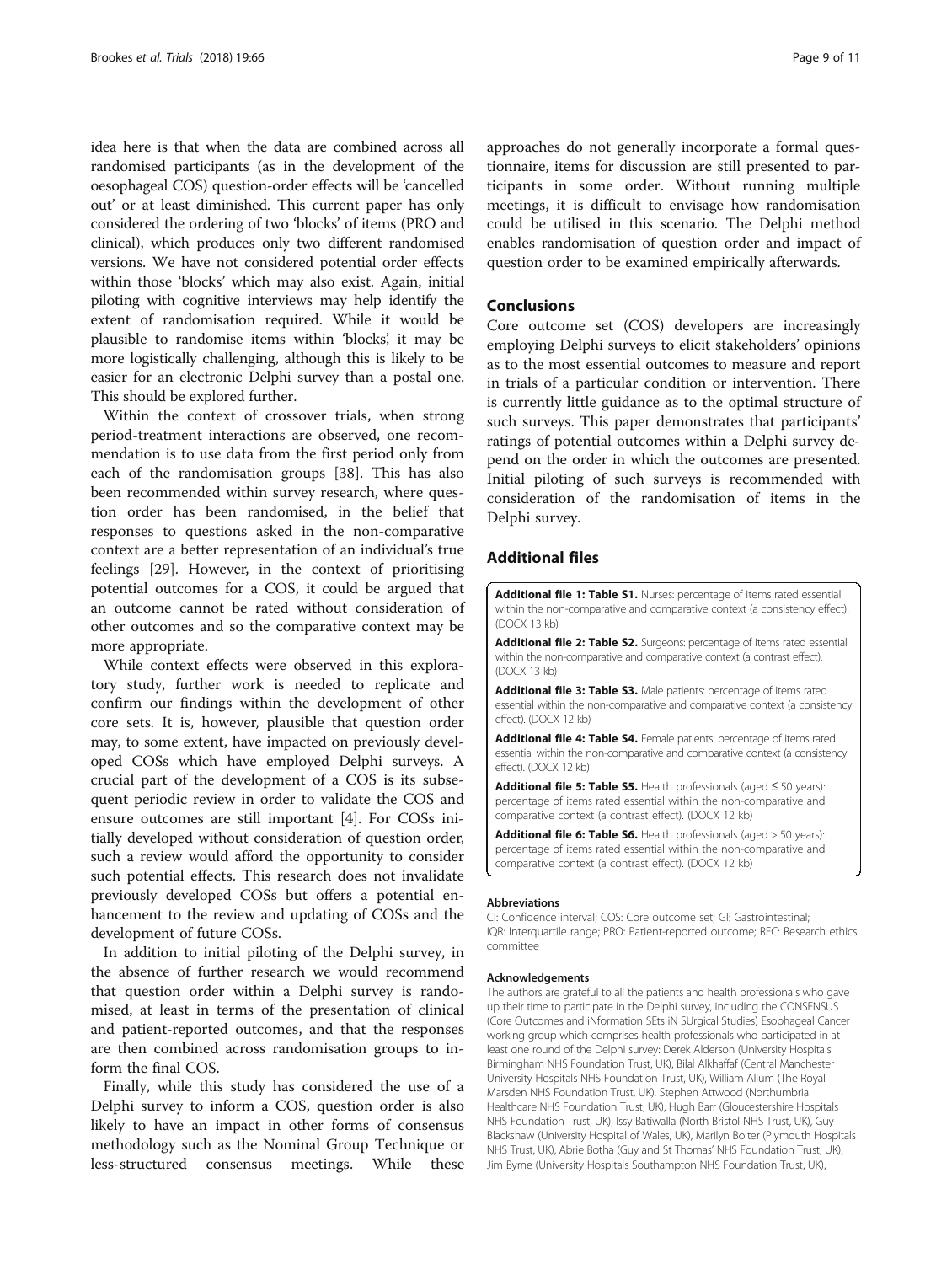<span id="page-9-0"></span>Joanne Callan (Heart of England NHS Foundation Trust, UK), Graeme Couper (NHS Lothian, UK), Khaled Dawas (University College London Hospitals, UK), Chris Deans (NHS Lothian, UK), Claire Goulding (Plymouth Hospitals NHS Trust, UK), Simon Galloway (South Manchester University Hospitals NHS Trust, UK), Michelle George (Maidstone and Tunbridge Wells NHS Trust, UK), Jay Gokhale (Bradford Teaching Hospitals NHS Foundation Trust, UK), Mike Goodman (The Royal Bournemouth and Christchurch Hospitals NHS Foundation Trust, UK), Richard Hardwick (Cambridge University Hospitals NHS Foundation Trust, UK), Ahmed Hassn (Princess of Wales Hospital, UK), Mark Henwood (Glangwili General Hospital, UK), David Hewin (Gloucestershire Hospitals NHS Foundation Trust, UK), Simon Higgs (Gloucestershire Hospitals NHS Foundation Trust, UK), Jamie Kelly (University Hospitals Southampton NHS Foundation Trust, UK), Richard Kryzstopik (Royal United Hospitals Bath NHS Trust, UK), Michael Lewis (Norfolk and Norwich University Hospitals NHS Foundation Trust, UK), Colin MacKay (NHS Greater Glasgow and Clyde, UK), James Manson (Singleton Hospital, UK), Robert Mason (Guy and St Thomas' NHS Foundation Trust, UK), Ruth Moxon (Royal Berkshire NHS Foundation Trust, UK), Muntzer Mughal (University College London Hospitals, UK), Sue Osborne (Yeovil District Hospital NHS Foundation Trust, UK), Richard Page (Liverpool Heart and Chest Hospital NHS Foundation Trust, UK), Raj Parameswaran (Leeds Teaching Hospitals NHS Trust, UK), Simon Parsons (Nottingham University Hospitals NHS Trust, UK), Simon Paterson-Brown (NHS Lothian, UK), Anne Phillips (Oxford University Hospitals NHS Foundation Trust, UK), Shaun Preston (Royal Surrey County Hospital NHS Foundation Trust, UK), Kishore Pursnani (Lancashire Teaching Hospitals NHS Foundation Trust, UK), John Reynolds (St James' Hospital, Dublin, Ireland), Bruno Sgromo (Oxford University Hospitals NHS Foundation Trust, UK), Mike Shackcloth (Liverpool Heart and Chest Hospital NHS Foundation Trust, UK), Jane Tallett (Norfolk and Norwich University Hospitals NHS Foundation Trust, UK), Dan Titcomb (University Hospitals Bristol NHS Foundation Trust, UK), Olga Tucker (Heart of England Birmingham NHS Foundation Trust, UK), Tim Underwood (University of Southampton, UK), Jon Vickers (Salford Royal NHS Foundation Trust, UK), Mark Vipond (Gloucestershire Hospitals NHS Foundation Trust, UK), Lyn Walker (University Hospitals of North Midlands NHS Trust, UK), Neil Welch (Nottingham University Hospitals NHS Trust, UK), John Whiting (University Hospitals Birmingham NHS Foundation Trust, UK), Jo Price (Royal United Hospitals Bath NHS Foundation Trust, UK), Peter Sedman (Hull and East Yorkshire Hospitals NHS Trust, UK), Thomas Walsh (Connolly Hospital, Dublin, Ireland), Jeremy Ward (Lancashire Teaching Hospitals NHS Foundation Trust, UK).

The ROMIO study group comprises co-applicants on the ROMIO feasibility study (listed in alphabetical order): C Paul Barham (University Hospitals Bristol NHS Foundation Trust, UK), Richard Berrisford (Plymouth Hospitals NHS Trust, UK), Jenny Donovan (University of Bristol, UK), Jackie Elliott (Bristol Gastro-Oesophageal Support and Help Group, UK), Stephen Falk (University Hospitals Bristol NHS Foundation Trust, UK), Robert Goldin (Imperial College London, UK), George Hanna (Imperial College London, UK), Andrew Hollowood (University Hospitals Bristol NHS Foundation Trust, UK), Sian Noble (University of Bristol, UK), Grant Sanders (Plymouth Hospitals NHS Trust, UK), Tim Wheatley (Plymouth Hospitals NHS Trust, UK).

#### Funding

This work was supported by the Medical Research Council ConDUCT-II (Collaboration and innovation for Difficult and Complex randomised controlled Trials In Invasive procedures) Hub for Trials Methodology Research (MR/K025643/1) (http:// [http://www.bristol.ac.uk/social-community-medicine/](http://www.bristol.ac.uk/social-community-medicine/centres/conduct2/) [centres/conduct2/\)](http://www.bristol.ac.uk/social-community-medicine/centres/conduct2/). JB is an NIHR Senior Investigator. The development of the oesophageal COS was funded within the ROMIO feasibility study by the National Institute for Health Research, Health Technology Assessment Programme (project number 10/50/65). The views and opinions expressed therein are those of the authors and do not necessarily reflect those of the MRC, the NIHR, the NHS or the Department of Health (UK).

#### Availability of data and materials

The dataset analysed during the current study is available from the corresponding author on reasonable request.

#### Authors' contributions

SB, JB and KC conceived and designed the study; KAC, KA and JB carried out the oesophageal COS study within which the current work was embedded; SB and KAC performed the analyses; the manuscript was initially drafted by SB and KAC. The ROMIO study group contributed to the conception and design

and the acquisition and interpretation of data for the overall development of the COS, in which this methodological work is embedded. All authors have read, commented on and approved the final manuscript.

#### Ethics approval and consent to participate

Ethical approval for this study was granted by the South-West – Frenchay Research Ethics Committee (12/SW/0161). All patients were informed about the study and invited to participate. Only those returning a completed consent form were then posted a round 1 questionnaire. For professionals, a round 1 questionnaire was provided with initial study information and invitation to participate; in this instance the return of a completed questionnaire was deemed consent to participate, as agreed by the local ethics committee.

### Consent for publication

Not applicable.

#### Competing interests

The authors declare that they have no competing interests.

#### Publisher's Note

Springer Nature remains neutral with regard to jurisdictional claims in published maps and institutional affiliations.

#### Author details

<sup>1</sup>The MRC ConDuCT-II Hub for Trials Methodology Research, Population Health Sciences, Bristol Medical School, University of Bristol, Bristol, UK. <sup>2</sup> Cancer Research UK Clinical Trials Unit (CRCTU), Institute of Cancer and Genomic Sciences, University of Birmingham, Edgbaston, Birmingham B15 2TT, UK. <sup>3</sup>Division of Surgery, Head and Neck, University Hospitals Bristol NHS Foundation Trust, Bristol, UK.

## Received: 12 April 2017 Accepted: 13 December 2017 Published online: 25 January 2018

#### References

- 1. Williamson PR, Gamble C, Altman DG, Hutton JL. Outcome selection bias in meta-analysis. Stat Methods Med Res. 2005;14(5):515–24.
- 2. Clarke M. Standardising outcomes for clinical trials and systematic reviews. Trials. 2007;8(1):39.
- 3. Kirkham JJ, Gargon E, Clarke M, Williamson PR. Can a core outcome set improve the quality of systematic reviews?–a survey of the Co-ordinating Editors of Cochrane Review Groups. Trials. 2013;14(1):21.
- 4. Williamson PR, Altman DG, Blazeby JM, Clarke M, Devane D, Gargon E, et al. Developing core outcome sets for clinical trials: issues to consider. Trials. 2012;13(1):132.
- Sinha IP, Smyth RL, Williamson PR. Using the Delphi technique to determine which outcomes to measure in clinical trials: recommendations for the future based on a systematic review of existing studies. PLoS Med. 2011; 8(1):e1000393.
- 6. Gorst SL, Gargon E, Clarke M, Blazeby JM, Altman DG, Williamson PR. Choosing important health outcomes for comparative effectiveness research: an updated review and user survey. PLoS One. 2016;11(1):e0146444.
- 7. COMET (Core Outcome Measures in Effectiveness Trials) Initiative. [http://](http://www.comet-initiative.org/) [www.comet-initiative.org/.](http://www.comet-initiative.org/) Accessed 07 Feb 2017.
- 8. Dalkey N, Helmer O. An experimental application of the Delphi method to the use of experts. Manag Sci. 1963;9(3):458–67.
- 9. McNair AG, Whistance RN, Forsythe RO, Macefield R, Rees J, Pullyblank AM, et al. Core outcomes for colorectal cancer surgery: a consensus study. PLoS Med. 2016;13(8):e1002071.
- 10. Coulman KD, Hopkins J, Brookes ST, Chalmers K, Main B, Owen-Smith A, et al. A core outcome set for the benefits and adverse events of bariatric and metabolic surgery: the BARIACT project. PLoS Med. 2016;13(11):e1002187.
- 11. Harman NL, Bruce IA, Kirkham JJ, Tierney S, Callery P, O'Brien K, et al. The importance of integration of stakeholder views in core outcome set development: otitis media with effusion in children with cleft palate. PLoS One. 2015;10(6):e0129514.
- 12. Brookes ST, Macefield RC, Williamson PR, McNair AG, Potter S, Blencowe NS, et al. Three nested randomized controlled trials of peer-only or multiple stakeholder group feedback within Delphi surveys during core outcome and information set development. Trials. 2016;17(1):409.